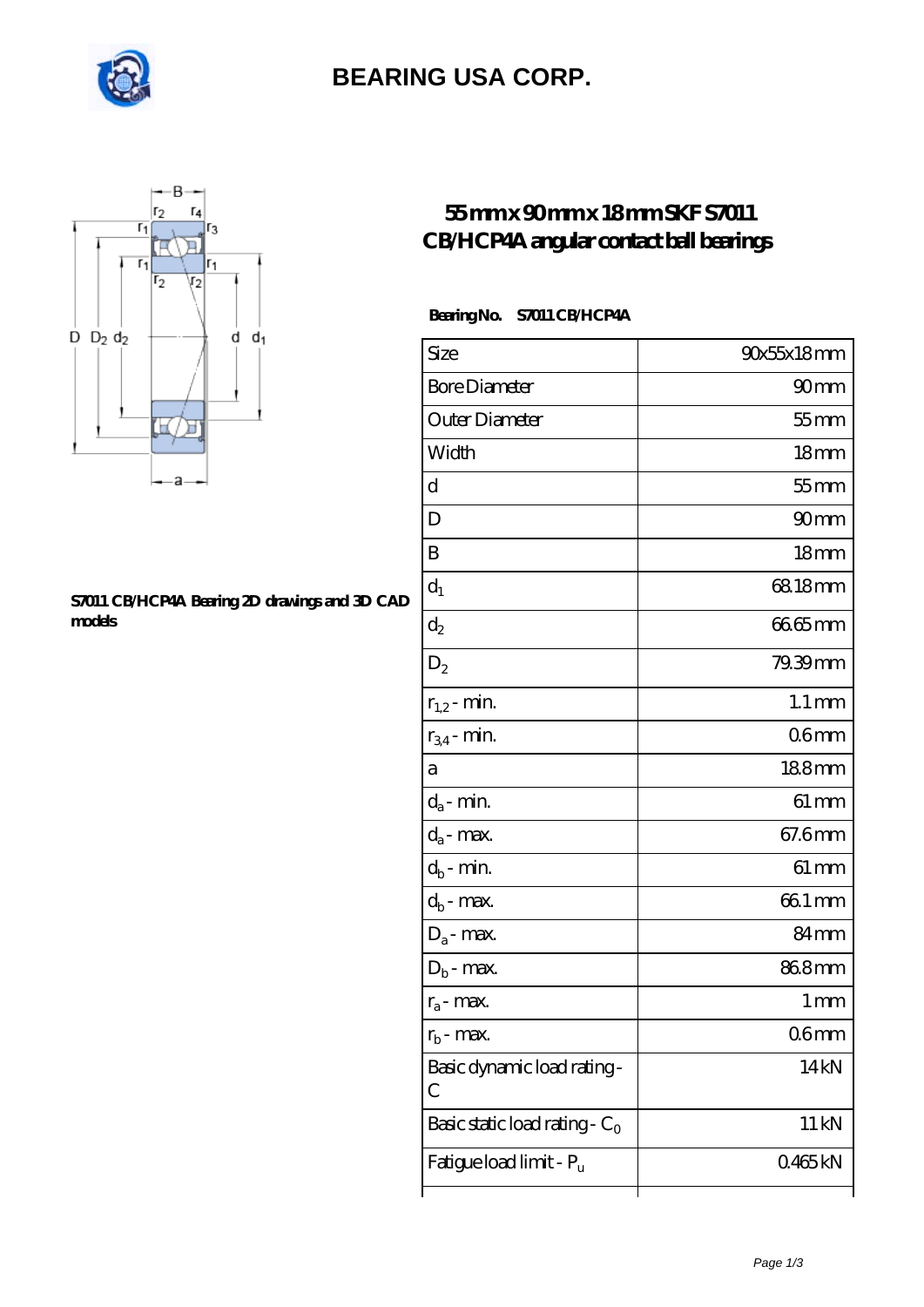

## **[BEARING USA CORP.](https://m.internationalbonsaiforum.com)**

| Limiting speed for grease<br>lubrication | 26000r/min          |
|------------------------------------------|---------------------|
| Ball - $D_w$                             | 6747 mm             |
| $Ball - z$                               | 26                  |
| Calculation factor - $f_0$               | 9.7                 |
| Preload class $A - G_A$                  | 46N                 |
| Preload class $B - G_B$                  | 92 N                |
| Preload class C - $G_C$                  | 275N                |
| Calculation factor - f                   | 1.06                |
| Calculation factor - f                   | 1                   |
| Calculation factor - $f_{2A}$            | 1                   |
| Calculation factor - $f_{\mathcal{B}}$   | 1.02                |
| Calculation factor - $f_{\chi}$          | 1.05                |
| Calculation factor - f <sub>HC</sub>     | 1.01                |
| Preload class A                          | 43N/micron          |
| Preload class B                          | 56N/micron          |
| Preload class C                          | 88N/micron          |
| $d_1$                                    | 68.18mm             |
| $d_2$                                    | 6665mm              |
| $\mathrm{D}_2$                           | 79.39mm             |
| $r_{1,2}$ min.                           | $1.1 \,\mathrm{mm}$ |
| $r_{34}$ min.                            | 06mm                |
| $d_{a}$ min.                             | $61 \,\mathrm{mm}$  |
| $d_a$ max.                               | 67.6mm              |
| $d_h$ min.                               | $61 \,\mathrm{mm}$  |
| $d_h$ max.                               | 66.1 mm             |
| $D_a$ max.                               | 84 <sub>mm</sub>    |
| $D_{\rm b}$ max.                         | 868mm               |
| $r_a$ max.                               | 1 mm                |
| $r_{\rm b}$ max.                         | 06mm                |
| Basic dynamic load rating C              | 186kN               |